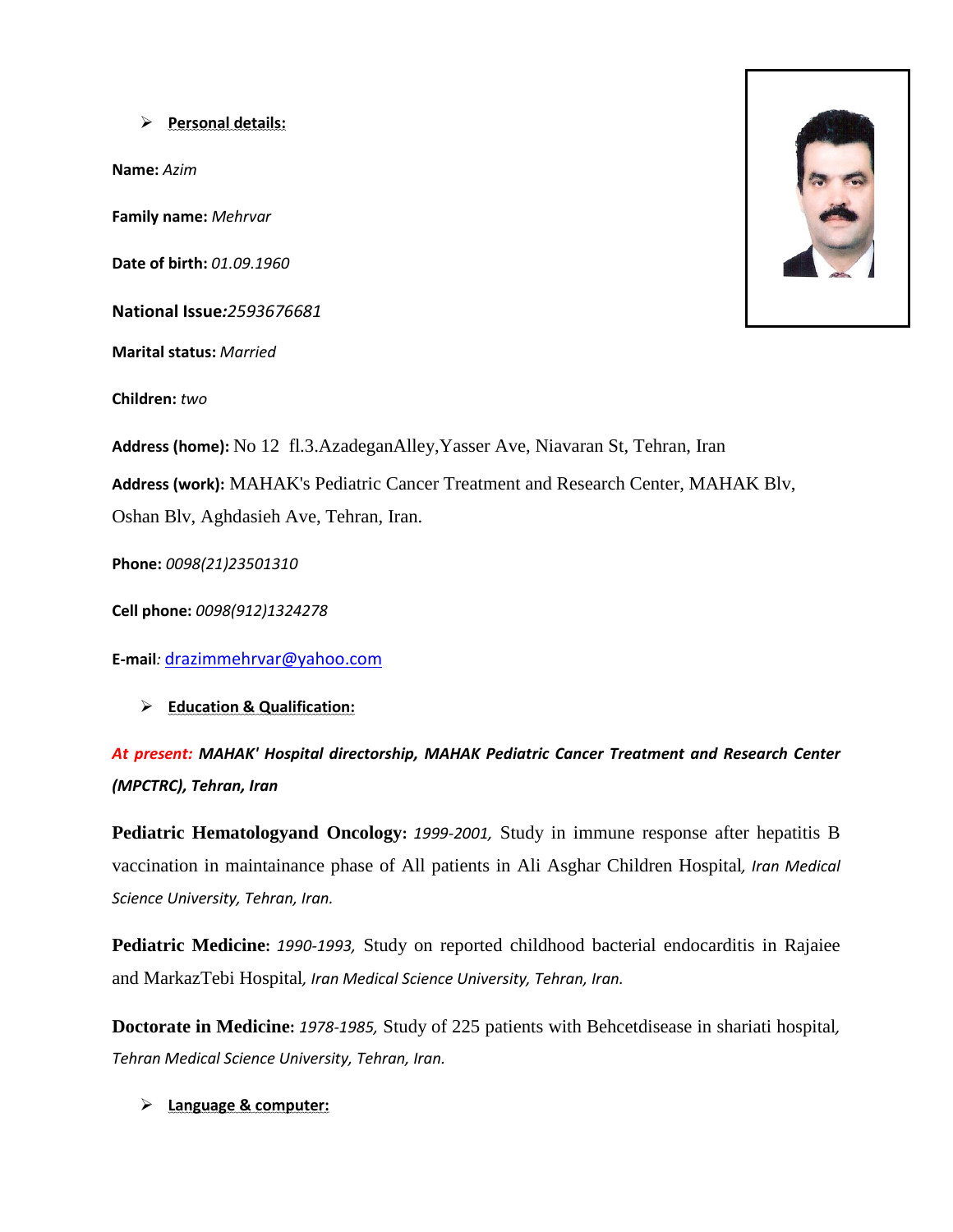## **Language:**

**English:** *Perfect (Listening, speaking, Reading, Writing)*

# **Computer:**

**Microsoft Office:** *perfect (Word, Power point, Excel)* 

# **SPSS:** *perfect*

- **Work experience:**
- *1. Supervisor and MAHAK' Hospital directorship, MAHAK Pediatric Cancer Treatment and Research Center (MPCTRC) since 20.09.2007 to now*
- *2.* Responsible physician of MAHAK Hospital*, MAHAK Pediatric Cancer Treatment and Research Center (MPCTRC) since 2008 to now*
- *3.* Academic staff in MAHAK Hospital*, since 2007 to now*
- *4.* Board trustee of Iranian pediatrichematology and oncology*, since 2001 to now*
- *5.* Responsible physician of Golestan Hospital, since 1996 -2013
- *6.* Head of pediatric department in Army university of medical sciences, since1996 2007

# *Fellowships:*

- 1. Assistant professor in Army university of medical sciences. 1993 –2013
- 2. Assistant professor in Iran university of medical sciences. 2003 2007
- 3. Assistant professor in cancer Research Instituesince 2002 2007

# *Skills:*

- 1. The incidence of childhood cancer in MAHAK Hospital
- 2. Incidence of childhood cancer in MAHAK Charity
- 3. Late complication of antracyline induce heart disease in childhood cance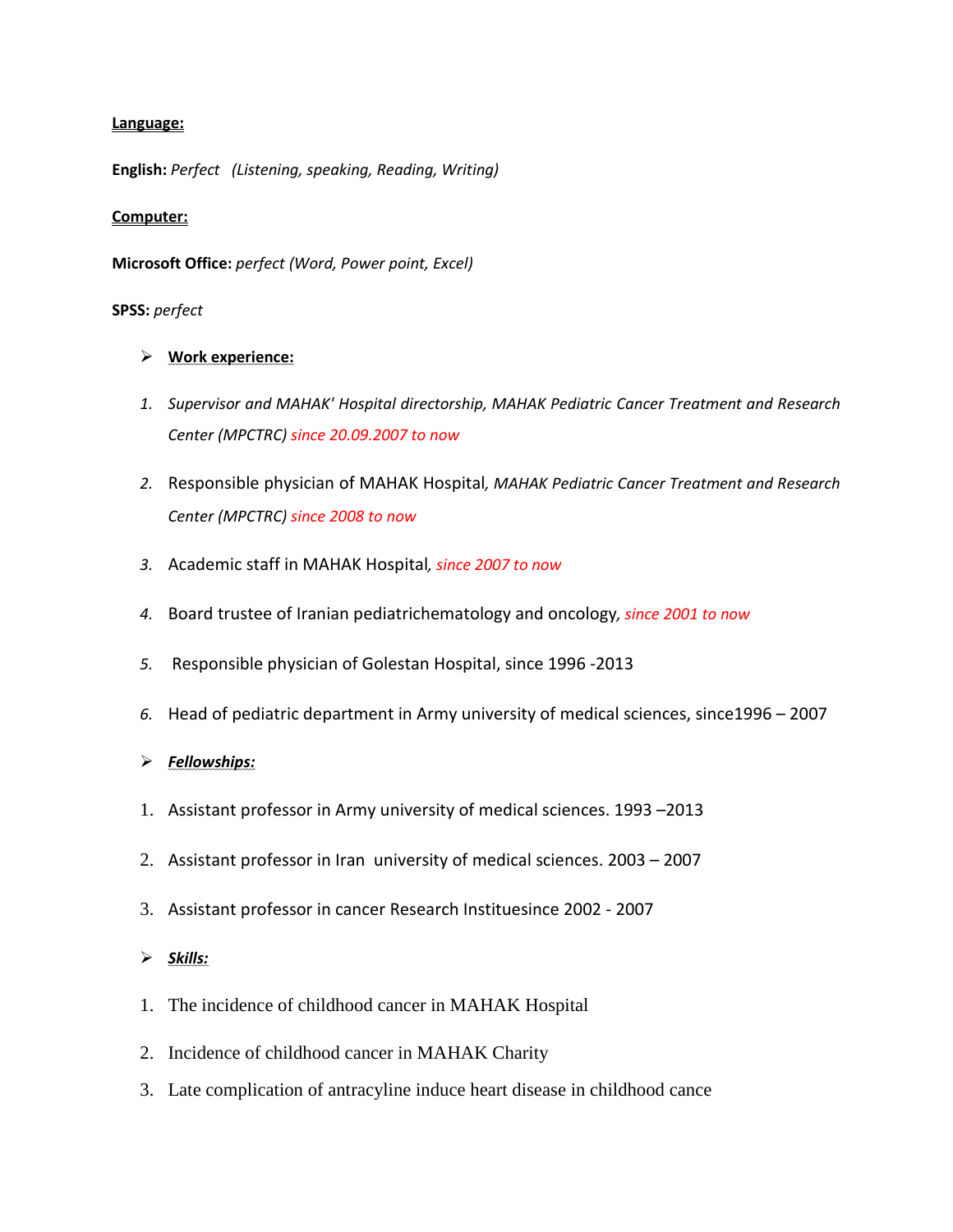- 4. Study of infertility in childhood cancer
- 5. Study of parents interest on testistissue preservation in male patients with childhood cancer before starting chemotherapy
- 6. RBI Mutation profile in Iranian patients with retinoblastom
- 7. -Study of PTSD incidence in parents and children with cancer
- 8. fluoquinolone sensitivity organism in fever and nutropenia in AliasgharChildren'sHospital
- 9. Study of health in child hood cancer
- 10. Study of correlation of anxiety and accommodationregulation in childhood cancer
- 11. Rapid test by multiple PCR for clostridium Deifficile in childhood cancer
- 12. qualityof life in childhood cancer
- 13. incidence of Sarcoma in MAHAK Registry
- 14. Epidemiologic evaluation of CNS tumor
- 15. Endocrinopathy in thalassemia major patients
- 16. Study of Helicobacterpylori in Bone marrow in ITP
- 17. Geographic distribution of child hood in the Tehran municipality districts :Exploring possibility of clustering
- 18. MECCA proposal
- 19. Novartis Shared contribution model in Mahak hospital Iran
- 20. The Epidemiological and molecular studies oF children with a cute lymphocytic
- 21. and acute myeloid leukemia (AMl) in the Iranian population leukemia (All)
- *Publications:*

# *Research interests:*

- 1. Cancer Immunotherapy
- 2. Genetic of Cancer
- 3. Bone marrow transplantation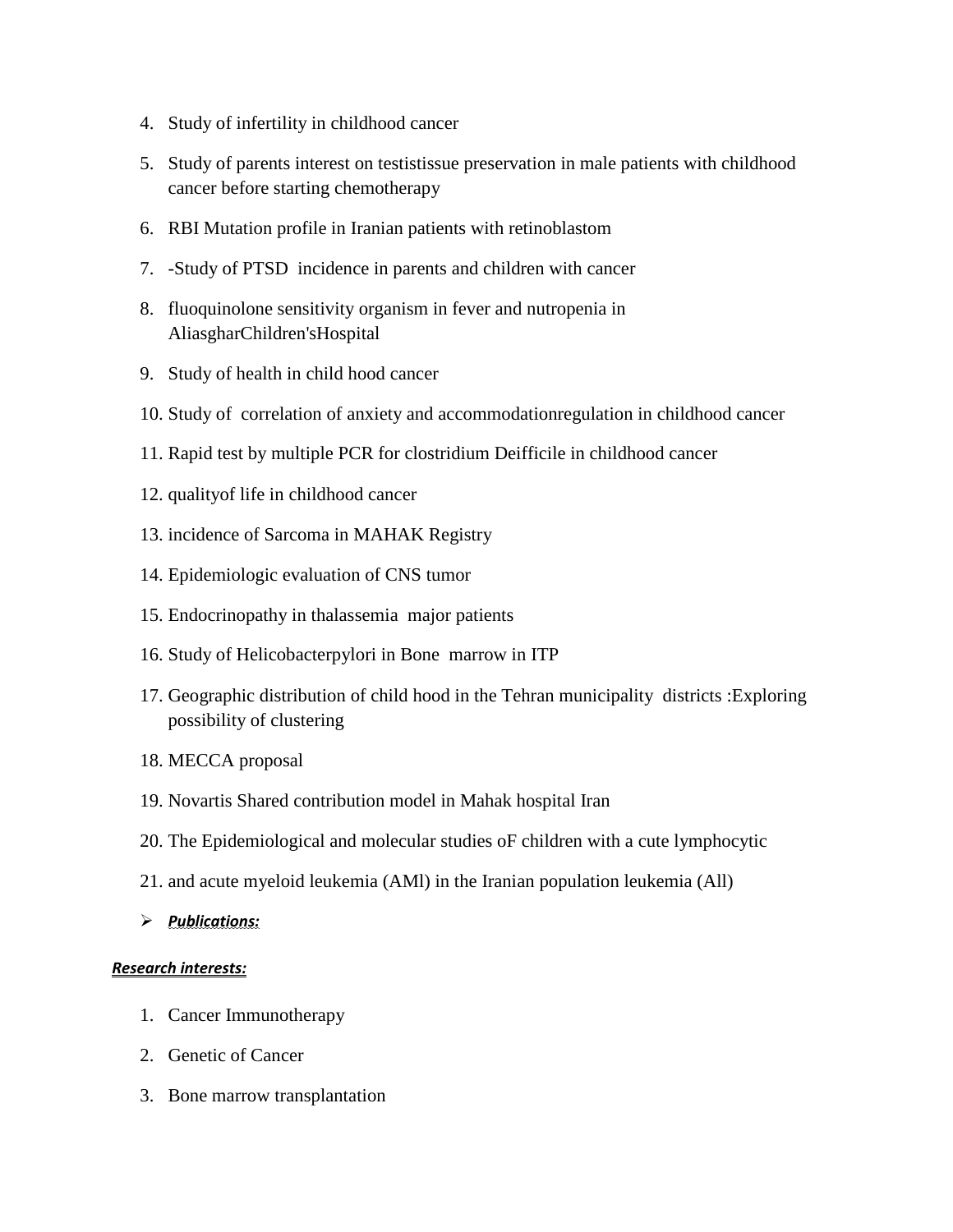- 4. Thrombosis
- 5. Advanced Cell Therapy and Marrow Transplant
- 6. Gene therapy in bleeding disorders
- 7. Bone Marrow Transplantation

# *Papers:*

- 1. Hadi Hayati ,Abbas Kebriaeezadeh , Mohammad Ali Ehsani , Shekoufeh Nikfar , Azim Mehrvar. Cost-analysis of Treatment of Pediatrics Acute Lymphoblastic Leukemia based on ALL-BFM Protocol. . Int J Pediatr 2016; 4(9)
- 2. Fallah Azad V, Mehrvar A, Mehrvar N. trisomy 3 as an acquired cytogenetic abnormality in primary acute megakaryoblastic leukemia. Journal of cancer research and therapeutics 2016; April 02
- 3. Azim Mehrvar, Samaneh Soleimani Shakoor, Narjes Mehrvar. Wound care case report at MAHAK's Pediatric Cancer Treatment and Research Center; Journal of international medicine and pharmaceutic sciences 2016;7(2):82-5.
- 4. Mehrvar A, Rahiminejad MS, Hedayati Asl AA, Tashvighi M, et al. Features of Childhood Acute Myeloid Leukemia in Iran: a Report from Double Center Study. Acta Medica Iranica 2015; 53(12):749-752.
- 5. Mehrvar A, Faranoush M, Hedayatiasl A, Maryam T, Fazeli MA, Mehrvar N, et al. Epidemiological features of acute leukemia at MAHAK Pediatric Cancer Treatment and Research Center (MPCTRC), Tehran, Iran. Journal of Basic & Clinical Cancer Research. 2015;7(1): 9-15.
- 6. Azim Mehrvar, MD, Maryam Tashvighi, MD,2 Mohammad Faranoush, MD,3 Dirk Reinhardt, MD, Naghmeh Niktoreh Mofrad, MD,5\* Amir Abbas Hedayati Asl, MD,5 and Mardawij Alebouyeh, MD. BRIEF REPORT Family History and Relapse in Pediatric Acute Myeloid Leukemia; Pediatr Blood Cancer; June 2015
- 7. Shekarchi B, Lashkari MH, Mehrvar A, etal; altered resting state functional connectivity patterns of several frontal and DMN related areas in children with attention deficit hyperactivity disorder. Biosciences biotechnology research ASIA; 2014; 11(2): 761-766.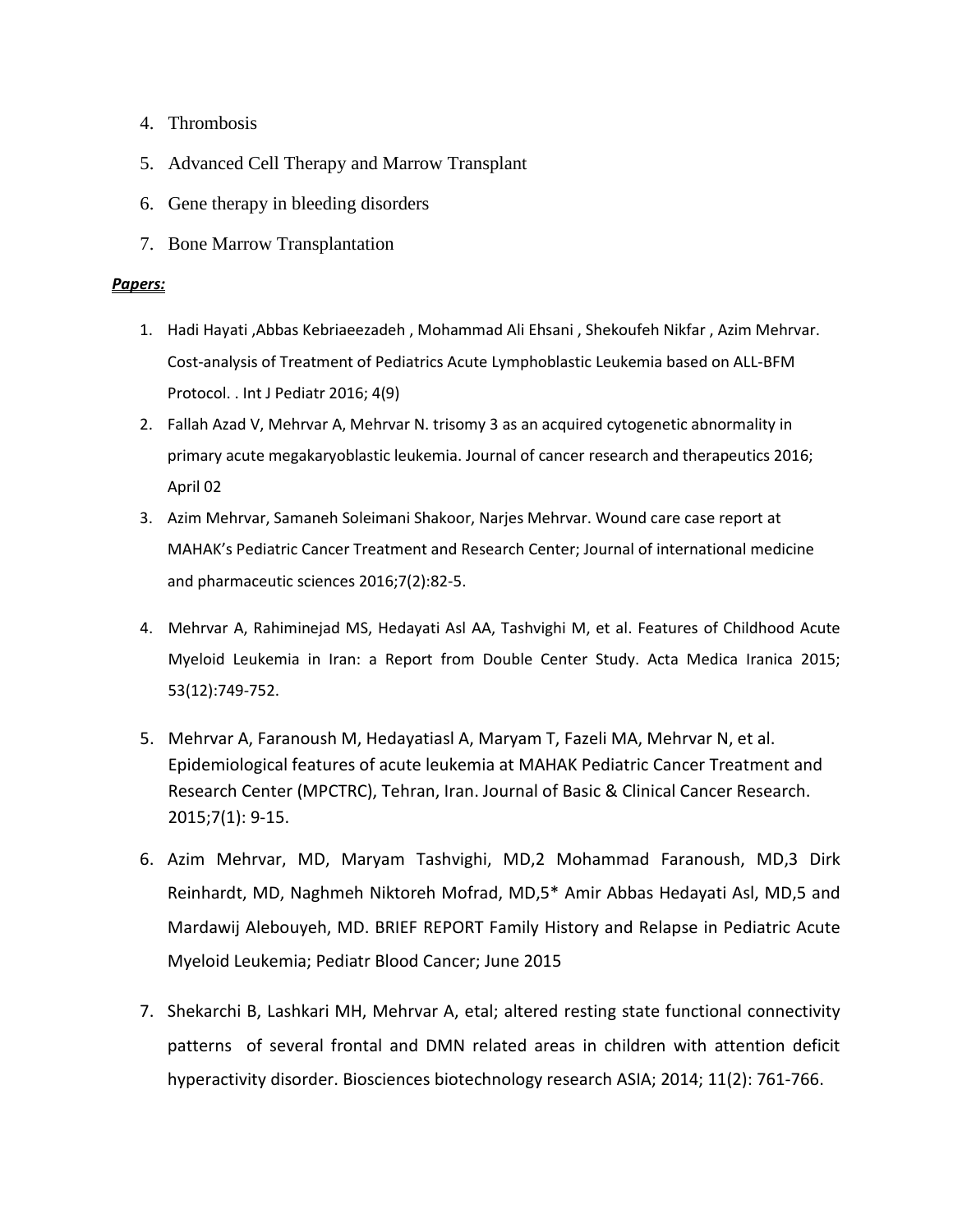- 8. Shekarchi B, Fartook Zadeh S, Mehrvar A, etal; quantitative assessment of MRI features in patients with relapsing-remitting multiple sclerosis. Biosciences biotechnology research ASIA; 2014; 11(2): 863-868.
- 9. Faraniush MD,Abolghasemi MD,Tooghi MD,Karimi MD,Mehrvar MD,Eshghi MD,Managhchi MD,Hoorfar MD,Keikhaei Dehdezi MD,et al;A Comparision between recombinant activated facto VII (Aryoseven) and novoseven in patient with congenital factor VII deficiency. Clinical and applied thrombosis/hemostasis ; (2014):1-5
- 10. Faranoush M, Hedayati Asl AA, Mehrvar A, Mehrvar N, Zangooei R, Abadi E, et al. consequence of delayed diagnosis in treatment of retinoblastoma. 2014;24(4): 381-386
- 11. Rahiminejad MS, Mirmohammad Sadeghi, Mohammadinejad, Sadeghi, Abolhassani, Firoozabad, Fathi, Rezvani, Bahoush, Faranoush, Mehrvar, Torabi sagvand, Ghadiani, Rezaei, Aghamohammady. Evaluation of humoral immune function patients with chronic idiopathic thrombocytopenic purpura. Iran Journal Allergy Asthma Immunol; 2013; 12(1): 50-56
- 12. Faranoosh MD, Shahbabaei MD, Ghorbani PhD, Mehrvar MD,HedayatiAsl MD, Tashvighi MD, Vossough MD, RahmaniBsc, MeimariBsc; Assessment of health related quality of life in children and adolescents suffering from cancer on chemotherapy and off treatment. Koomesh journal Winter 2013 , 14 (2): 215-222
- 13. Mehrvar A, Faranoush M, Hedayati Asl AA, Tashvighi M, Fazeli MA, Qaddoumi I, Mehrvar N, et al. Childhood Central nervous system tumors at MAHAK Pediatric Cancer Treatment and Research Center (MPCTRC), Tehran, Iran. Child's Nervous System. Aug 2013
- 14. Faranoush M, Torabi-Nami M, Mehrvar A, Hedayati Asl AA, Tashvighi M, Ravan parsa R, Fazeli MA, Sobuti B, Mehrvar N, et al. Classifying pediatric central nervous system tumors through near optimal feature selection and mutual information: a single center cohort. Middle East Journal of Cancer. 2013;4(4): 153-162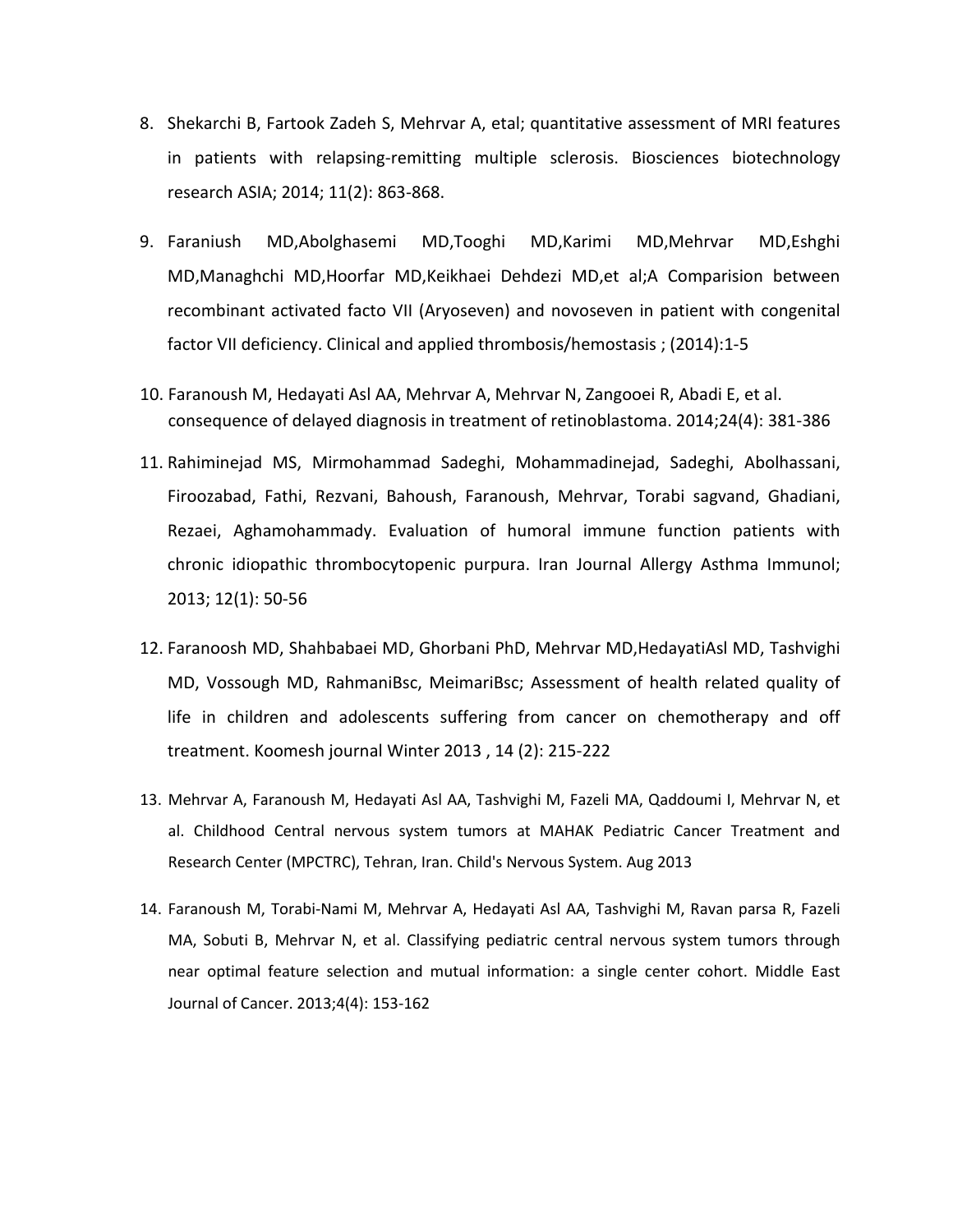- 15. Mehrvar A, Faranoush M, Hedayatiasl A, Maryam T, Ali FM, Mehrvar N, et al. Epidemiological features of central nervous system tumors at MAHAK Pediatric Cancer Treatment and Research Center. Iranian Journal of Blood and Cancer. 2012;4(1):19-23.
- 16. Faranoush M, Arjmandi Rafsanjani Kh, Sadr Z, Hedayati Asl AA, Mehrvar A. Relation between the short term health related quality of life various types of medical treatment in patients with idiopathic chronic thrombocytopenia. IJBC 2011;4: 45-49.
- 17. Faranoosh M, Haghighi M, HajiHoseini, Vossough P, Falah Azad V, Mehrvar A, HedayatiAsl AA, Ghorbani S, Aeine A, Behadi, HonarBakhsh Y, Fazeli MA, Zangoei R, Mohammadi, Ghahramanfard. Effect of L-asparginase administration on anticoaglulant protein & platelet function in patients with acute Lymphoblastic Leukemia .koomeshjournal,winter 2011,12(2), 175-180
- 18. Mehrvar A, Faranoush M, Hedayatiasl A, Mehrvar N\* , Honarbakhsh Y, Alebouyeh M, et al. Features of bone sarcomas at MAHAK children Hospital, Tehran, Iran, during 2007-2009. Iranian Journal of Blood and Cancer. 2010;2(2):81-5.
- 19. Faranoosh M, Mehrvar A, Bahoosh GhR, Hejazi S, Vossough P, HedayatiAsl AA, Rahiminejad MS, Seyghali F, Ghorbani S, Ehsani MA. Willm'sTumor .Resaerch journal of Biological sciences 4(1): 86-89 ,2009
- 20. Azarkeyvan A\*, Mehrvar A, Vosoogh P, Hamid S, Mehrvar N. Evaluation of Respiratory problems in patients with B thalassemia. Razi Journal of Medical Science. 2009;16(62):13-20.
- 21. Azarkeyvan A\*, Mehrvar A, Faranoush M, Vosoogh P, Mehrvar N, Ghorbani R. Cardiac involvement in patients with transfusion dependent thalassemia. Research Journal of Biological Sciences. 2009;4(2):195-9.
- 22. Azarkeyvan A\* , Mehrvar A, Hamid S, Mehrvar N, Vosoogh P. Pulmonary function test in transfusion dependent thalassemia patients. Pediatric Hematology-Oncology. 2008;25(6):598- 606.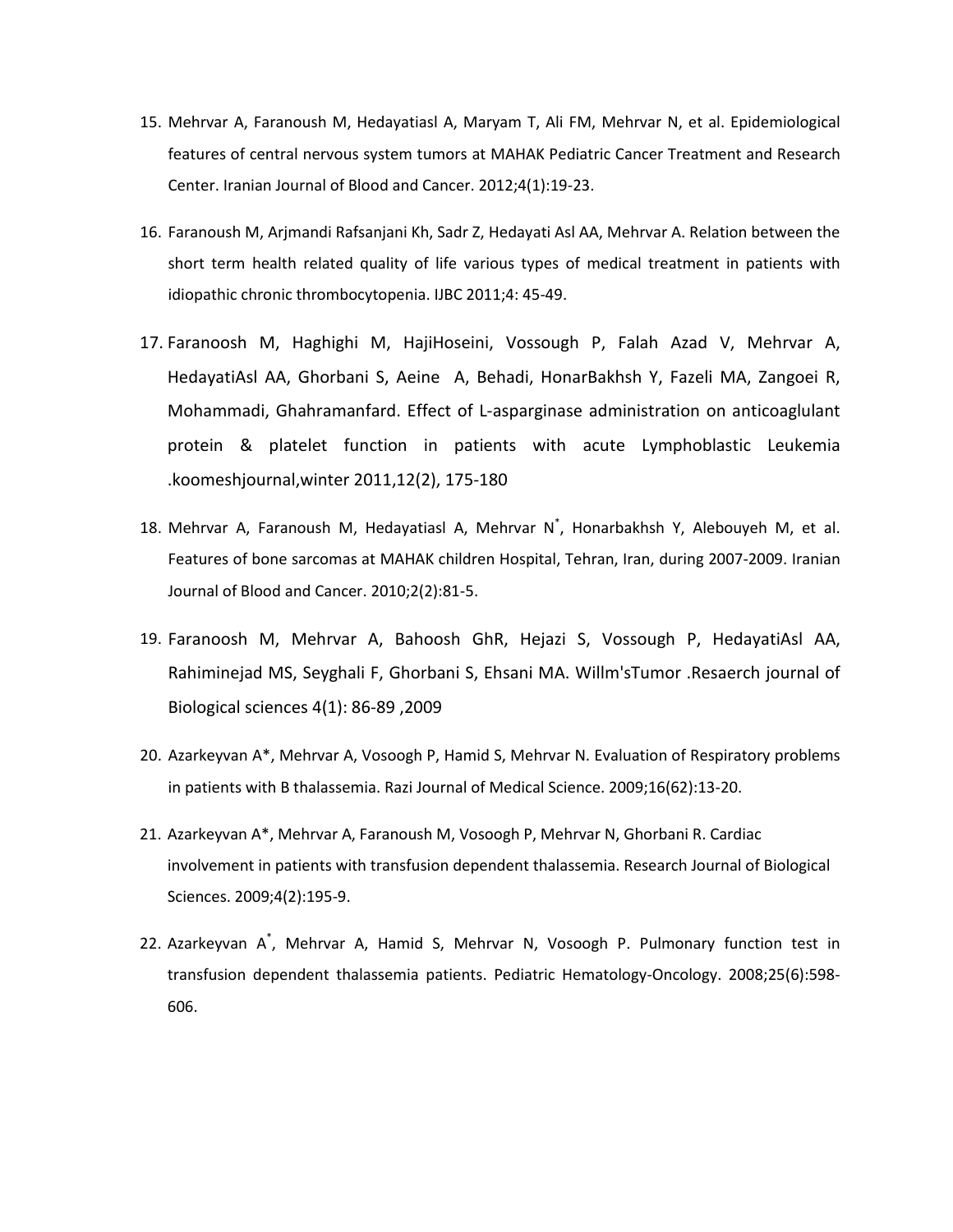- 23. Mehrvar A\*, Azarkeyvan A, Faranoush M, Mehrvar N, Saberynejad J, Ghorbani R, et al. Endocrinopathies in patients with transfusion dependent B thalassemia. Pediatric Hematology-Oncology. 2008;25(3):187-94.
- 24. Mehrvar A\*, Azarkeyvan A, Saberynejad J, Mehrvar N, Faranoush M, Vosoogh P. Prevalence of hypothyroidism and hypoparathyroidism in patients with B thalassemia in Iran. The Scientific Journal of Iranian Blood Transfusion Organization. 2008;5(1):53-9.
- 25. Mehrvar A\*, Azarkeyvan A, Saberynejad J, Faranoush M, Mehrvar N. Prevalence of diabetes mellitus in patients with transfusion dependent B thalassemia. Iranian Journal of Blood and Cancer. 2008;1(1):23-7.
- 26. Mehrvar N<sup>\*</sup>, Sepahi AA, Mehrvar A, Rad MA, Edalat R, Jafari F, et al. Discrimination of Salmonella serotypes isolated from children aged less than 15 yr. with diarrhea by PCR-Ribotyping. Razi Journal of Medical Science 2007;14(56):181-7.
- 27. Mehrvar A<sup>\*</sup>, Vosoogh P, Mehrvar N, Azarkeyvan A, Arjmandi K, Ansari S, et al. Study of Immune response to Hepatitis B vaccination in Acute Lymphoblastic Leukemia (ALL) patients in the maintenance phase of chemotherapy in Ali Asghar hospital. Razi Journal of Medical Science. 2007;14(56):173-80.
- 28. Mehrvar A, Azarkeyvan A, Saberynejad J, Mehrvar N\*, Faranoush M, Vosoogh P. Prevalence of sexual mutation rate abnormalities in patients with B thalassemia in Iran. Journal of Army University of Medical Sciences of the IRIran. 2007;5(2):1233-8.
- 29. Mehrvar A, Ansari Sh, Abdi M, Saberinejad J. Tree cases Report of neutropenia .journal of Army University of medical sciences.4.(3),p:951-955
- 30. Abdi M, Mehrvar A, Ansari Sh. A case report of granulocytic sarcoma of eye (chloroma). Razi journal of medical science.11.(41),2004.
- 31. Mehrvar A, Abdi M, Adeli M. A case report of Squamous Cell Carcinoma (SCC) in a five year old child with Failure to thrive. Iran journal of medical science.11.(42),Autom 2004.

#### *Lectures:*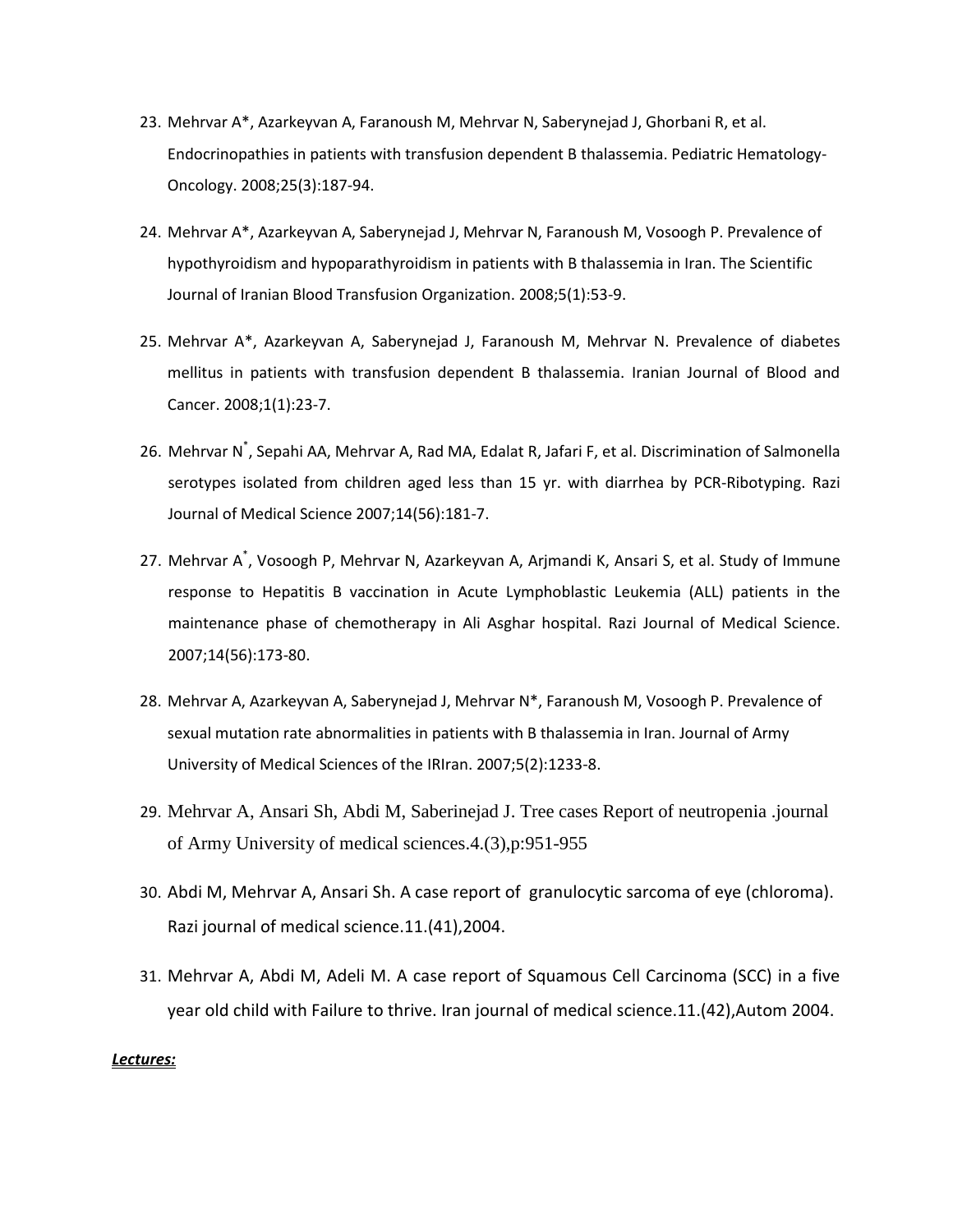- 1. 48thCongress of the International Society of Paediatric Oncology, 19-22 October 2016, Dublin, Ireland; THE 5-YEAR SURVIVAL RATE OF A COHORT MATCHED STUDY THROUGH IRANIAN PEDIATRIC SARCOMA POPULATION (presentation)
- 1. The  $8<sup>th</sup>$  APOCP regional conference, 1-3 Nov 2015, Tehran, Iran; Cancer registry of MAHAK hospital ( oral presentation)
- 2.  $47<sup>th</sup>$  congress of the international society of pediatric oncology, 8-11 Oct 2015, Cape Town, South Africa; The efficacy of therapy by Ifosfamide, Carboplatin and Etoposide in children with recurrent wilms' tumor (poster presentation)
- 3.  $47<sup>th</sup>$  congress of the international society of pediatric oncology, 8-11 Oct 2015, Cape Town, South Africa; Consequences of Delayed Diagnosis in Treatment of Retinoblastoma (poster presentation)
- 4. First international pediatric oncology congress in memory of prof. Vossough, 15-17 May 2014, Tehran, Iran; Survey of childhood acute myeloid leukemia at MAHAK Pediatric Cancer Treatment and Research Center during 2007-2011 (Oral Presentation)
- 5. First international pediatric oncology congress in memory of prof. Vossough, 15-17 May 2014, Tehran, Iran; Hodgkin lymphoma in MAHAK Pediatric Cancer Treatment and Research Center: an epidemiologic and survivorship report of childhood Hodgkin lymphoma in Iran, 2007-2013 (Oral Presentation)
- 6. First international pediatric oncology congress in memory of prof. Vossough, 15-17 May 2014, Tehran, Iran; report from prevalence of acute leukemia at MAHAK Pediatric Cancer Treatment and Research Center during 2007 to 2011 (Poster Presentation)
- 7. First international pediatric oncology congress in memory of prof. Vossough, 15-17 May 2014, Tehran, Iran; A case report of nephrogenic diabetes insipidus as an early clinical manifestation of acute lymphoblastic leukemia (Poster Presentation)
- 8. First international pediatric oncology congress in memory of prof. Vossough, 15-17 May 2014, Tehran, Iran; Traumatic lumbar puncture at diagnosis in childhood acute lymphoblastic leukemia (Poster Presentation)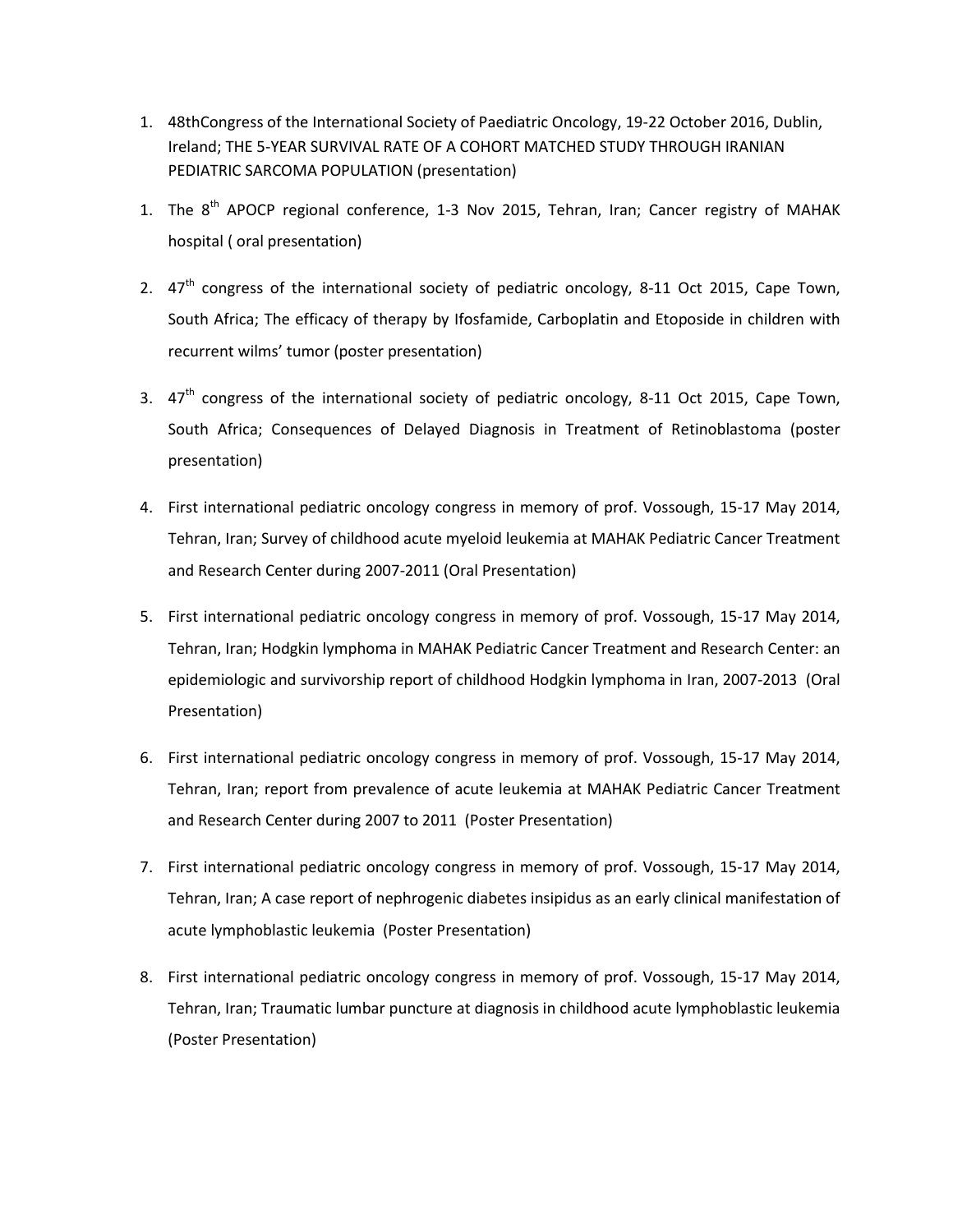- 9. First international pediatric oncology congress in memory of prof. Vossough, 15-17 May 2014, Tehran, Iran; patients with hematological disorders requiring admission to medical intensive care unit (Poster Presentation)
- 10. First international pediatric oncology congress in memory of prof. Vossough, 15-17 May 2014, Tehran, Iran; retinoblastoma: one world, one vision (Poster Presentation)
- 11. First international pediatric oncology congress in memory of prof. Vossough, 15-17 May 2014, Tehran, Iran; childhood acute myeloid leukemia at MAHAK Pediatric Cancer Treatment and Research Center in Iran (Poster Presentation)
- 12. 9th childhood leukemia symposium, 28-29 April 2014, Prague, Czech; cytogenetic and molecular genetic abnormalities evaluation in pediatric acute myeloblastic leukemia (Poster Presentation)
- 13. 9th childhood leukemia symposium, 28-29 April 2014, Prague, Czech; childhood acute myeloid leukemia at MAHAK Pediatric Cancer Treatment and Research Center in Iran (Poster Presentation)45<sup>th</sup> congress of the international society of pediatric oncology (SIOP), 25-28 Sept 2013, Hong Kong, China; management and treatment of childhood wilms tumor during three years of follow-up at hospital based study (Poster Presentation)
- 14. The  $1<sup>st</sup>$  International and  $5<sup>th</sup>$  National Congress on Stem cells.15-17 January ,2015,Tehran.Iran. Hematopoietic Stem Cell Transplantation in MAHAK. (Poster Presentation)
- 15. 45<sup>th</sup> congress of the international society of pediatric oncology (SIOP), 25-28 Sept 2013, Hong Kong, China; management and treatment of childhood wilms tumor during three years of follow-up at hospital based study (Poster Presentation)
- 16. 45<sup>th</sup> congress of the international society of pediatric oncology (SIOP), 25-28 Sept 2013, Hong Kong, China; follow-up of childhood brain tumors at mahak pediatric cancer treatment and research center (MPCTRC), Tehran, Iran (Oral Presentation)
- 17. The  $2^{nd}$  world congress on Controversies in Hematology (COHEM), 6-8 Sept 2012, Barcelona, Spain; Endocrinopathies in patients with transfusion dependent beta thalassemia (Poster Presentation)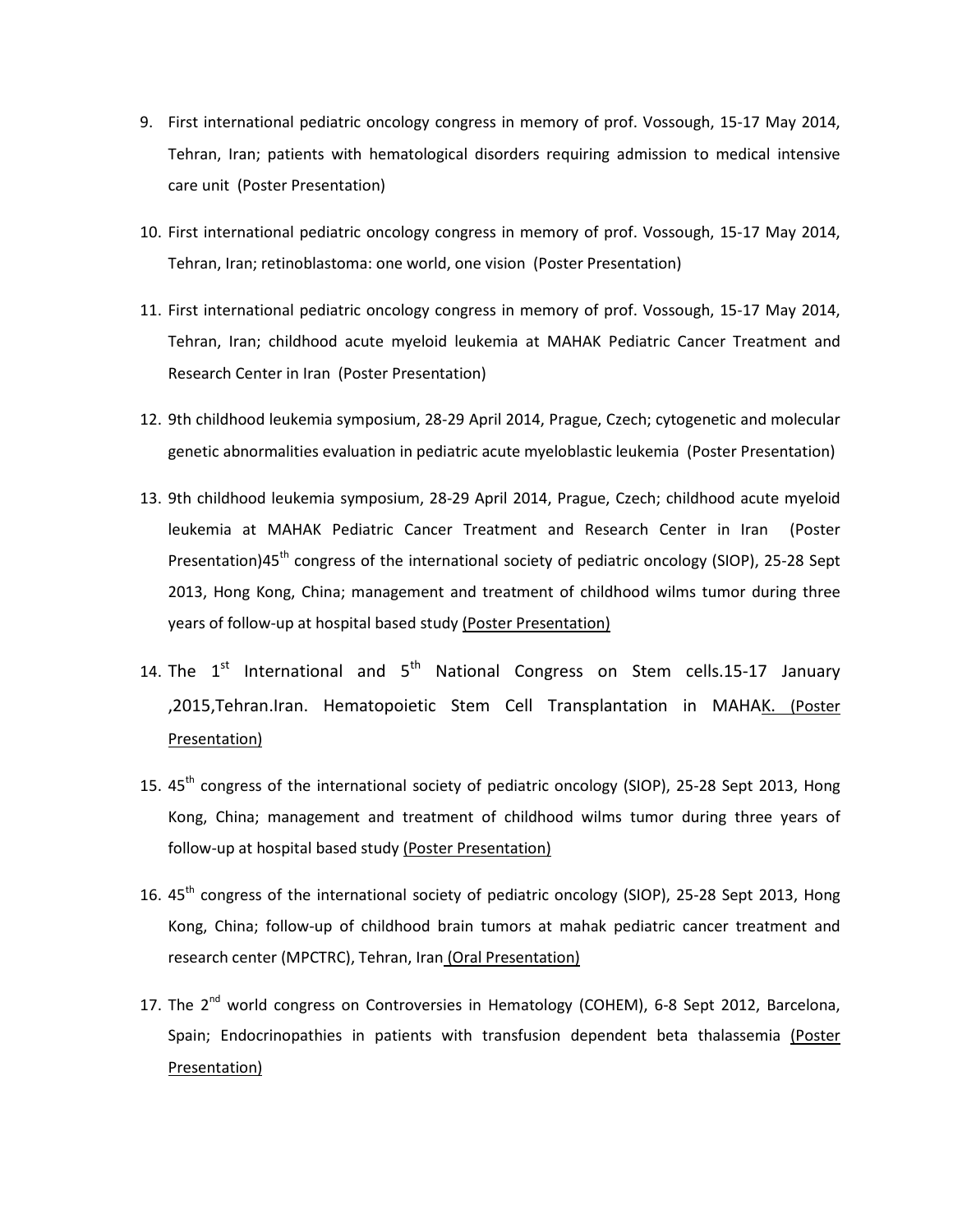- 18. The 2<sup>nd</sup> world congress on Controversies in Hematology (COHEM), 6-8 Sept 2012, Barcelona, Spain; The report from prevalence of acute leukemia at MAHAK's Pediatric Cancer Treatment and Research Center (MPCTRC) during 2007 to 2011 (Poster Presentation)
- 19. The  $2^{nd}$  world congress on Controversies in Hematology (COHEM), 6-8 Sept 2012, Barcelona, Spain; A case report of nephrogenic diabetes insipidus as an early clinical manifestation of acute lymphoblastic leukemia (Poster Presentation)
- 20. The  $2^{nd}$  world congress on Controversies in Hematology (COHEM), 6-8 Sept 2012, Barcelona, Spain; Traumatic Lumbar puncture at diagnosis in childhood acute lymphoblastic leukemia (Poster Presentation)
- 21. The 2<sup>nd</sup> world congress on Controversies in Hematology (COHEM), 6-8 Sept 2012, Barcelona, Spain; patients with hematological disorders requiring admission to medical intensive care unit (Poster Presentation)
- 22.  $11<sup>th</sup>$  Iranian congress of medical oncology and hematology, 25-27 April 2012, Tehran, Iran; Endocrinopathies in patients with transfusion dependent beta thalassemia (Poster Presentation)
- 23.  $11<sup>th</sup>$  Iranian congress of medical oncology and hematology, 25-27 April 2012, Tehran, Iran; Retinoblastoma: one world, one vision (Poster Presentation)
- 24.  $11<sup>th</sup>$  Iranian congress of medical oncology and hematology, 25-27 April 2012, Tehran, Iran; Traumatic Lumbar puncture at diagnosis in childhood acute lymphoblastic leukemia (Poster Presentation)
- 25. 15<sup>th</sup> International Symposium on Pediatric Neuro-Oncology, 24-27 June 2012, Toronto, Canada; The Epidemiology of childhood brain tumors at MAHAK Pediatric Cancer Treatment and Research Center (MPCTRC), Tehran, Iran (Poster Presentation)
- 26. 6<sup>th</sup> congress of Iranian Pediatric Hematology & Oncology Society, 7-9 Jan 2012, Ahwaz, Iran; Clinical manifestation of childhood Acute Leukemia in MAHAK's Pediatric Cancer Treatment and Research Center (Poster Presentation)
- 27. 6<sup>th</sup> congress of Iranian Pediatric Hematology & Oncology Society, 7-9 Jan 2012, Ahwaz, Iran; Epidemiology of childhood Acute Leukemia in MAHAK's Pediatric Cancer Treatment and Research Center (Oral Presentation)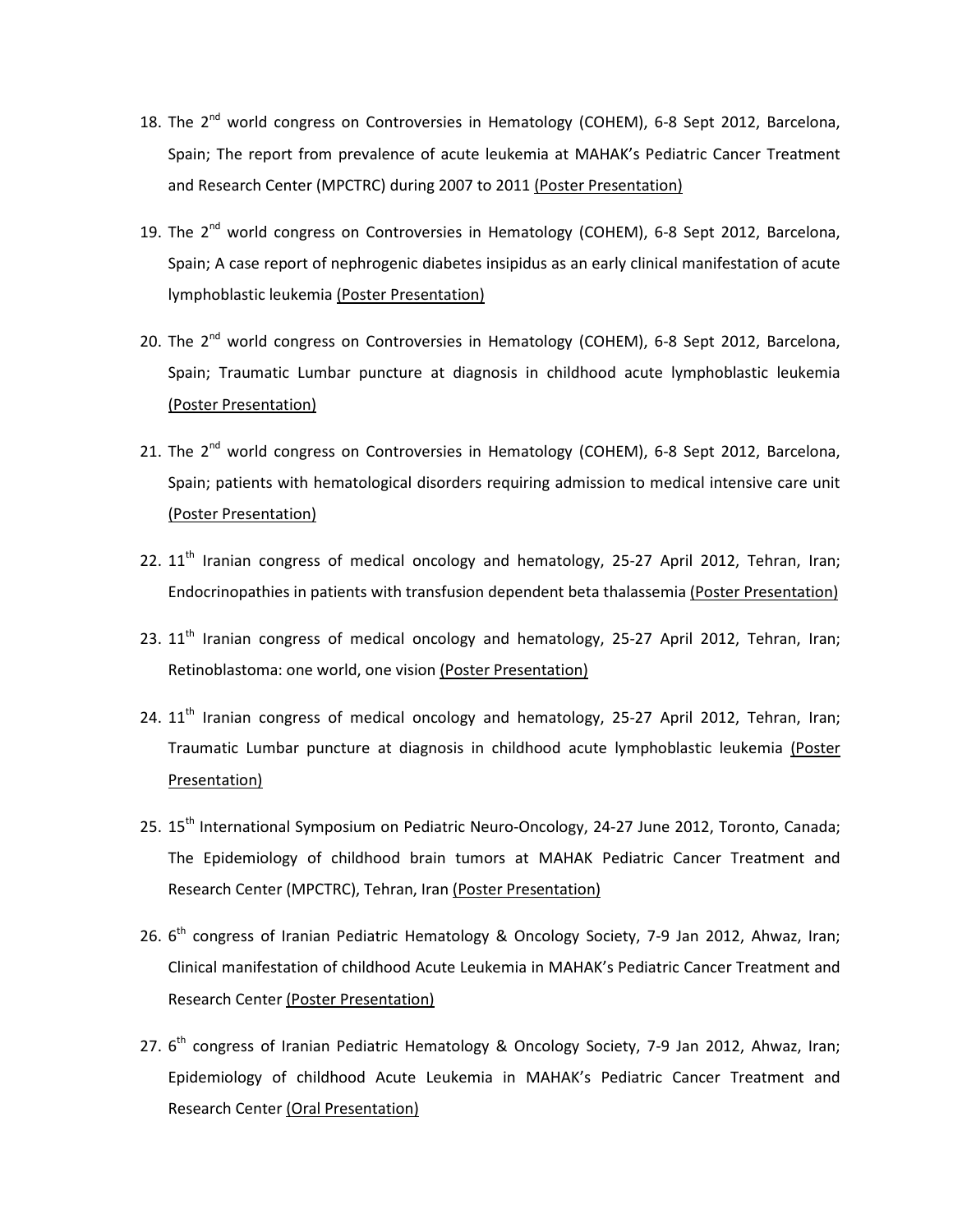- 28. 6<sup>th</sup> congress of Iranian Pediatric Hematology & Oncology Society, 7-9 Jan 2012, Ahwaz, Iran; Endocrinopathies in patients with transfusion dependent beta thalassemia (Oral Presentation)
- 29. 2<sup>nd</sup> international MAHAK children hospital & Gustave Roussy Institute workshop on sarcoma, 9-10 May 2009, Tehran, Iran; Prevalence of childhood sarcomas in Iran during 2001-2002 (Oral Presentation)
- 30.  $11<sup>th</sup>$  International conference on Thalassaemia and Haemoglobinopathies &  $13<sup>th</sup>$  International TIF conference for Thalasseamia patients and parents, 8-11 Oct 2008, Singapore; Non Hodgkin Lymphoma in a patients with beta thalassemia major (Poster Presentation)
- 31.  $11<sup>th</sup>$  International conference on Thalassaemia and Haemoglobinopathies &  $13<sup>th</sup>$  International TIF conference for Thalasseamia patients and parents, 8-11 Oct 2008, Singapore; Study of Immune response to hepatitis B vaccination in acute lymphoblastic leukemia patients in the maintenance phase of chemotherapy in Ali asghar hospital, Tehran, Iran (Poster Presentation)
- 32. 1<sup>st</sup> international MAHAK children hospital & Gustave Roussy Institute workshop on late effects of childhood cancer treatment, 8 May 2008, Tehran, Iran; Retrospective pilot study on pediatric patients in Iran, Results (Oral Presentation)
- 33.  $6<sup>th</sup>$  Biennial congress on Immunology, Asthma & Allergy, 22-24 May 2007, Tehran, Iran; Consideration of immune response to hepatitis B vaccination in patients with Acute Lymphoblastic Leukemia in maintenance phase of chemotherapy in Ali Asghar hospital, Tehran , Iran (Poster Presentation)
- 34. The 2007 Annual Scientific Meeting of the Australian Society for Microbiology, 9-13 July 2007, Adelaide, South Australia; Identification salmonella spp. By modern molecular methods (Poster Presentation)
- 35. The 2007 Annual Scientific Meeting of the Australian Society for Microbiology, 9-13 July 2007, Adelaide, South Australia; Tract micro flora in Iranian patients with cholelithiasis (Poster Presentation)
- 36. The 2007 Annual Scientific Meeting of the Australian Society for Microbiology, 9-13 July 2007, Adelaide, South Australia; Consideration sensitivity of PCR-Ribotyping method in identification salmonella spp isolates from patients with diarrhea (Poster Presentation)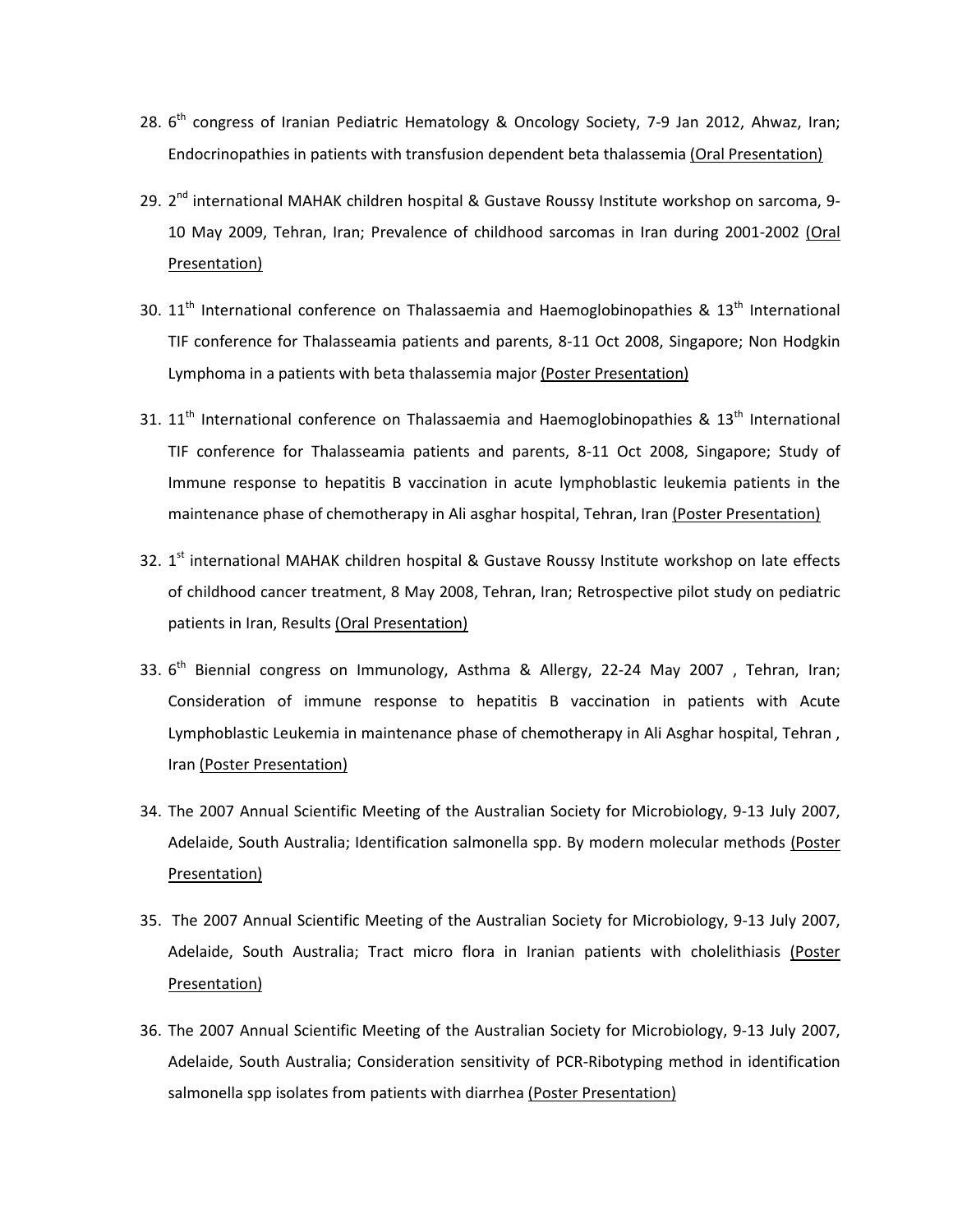- 37. The  $7<sup>th</sup>$  congress on internal Disease, 23-25 June 2006, Tehran, Iran; molecular epidemiology of salmonella spp isolates from patients with diarrhea by PCR-Ribotyping method (Poster Presentation)
- 38. 9<sup>th</sup> Iranian genetic congress, 20-22 May 2006, Tehran, Iran; Identification of Salmonella spp.by modern molecular methods (Poster Presentation)
- 39. 9<sup>th</sup> Iranian genetic congress, 20-22 May 2006, Tehran, Iran; Genetic diversity of 16S-23SrRNA in Salmonella spp strains (Oral Presentation)
- 40. 6<sup>th</sup> congress on Iranian society of pediatric hematology-oncology.Challenges In Hematology Of Pediatric, 19-21/11/1390, Ahwaz, Iran (Oral Presentation)
- 41. 9th **Biennial congress** of Iranian Society of Asthma and **Allergy,Tehran,Iran**(Oral Presentation)
- 42. 6<sup>th</sup> Congress of SIOP Asia Childhood Cancer , 3-5 March 2010, Kish Island , Iran(Oral Presentation)
- 43. Iranian society of pediatric hematology-oncology,The conference of bone tumors,24/12/1385,Tehran,Iran
- 44.  $7<sup>th</sup>$  congress of Internal Diseases ,Army Univercity Of Medical Science ,4/3/1385, Tehran.Iran(Oral Presentation)
- 45. 7<sup>th</sup> congress of Internal Diseases ,Army Univercity Of Medical Science ,4/3/1385, Tehran.Iran(Poster Presentation)
- 46. 15<sup>th</sup> Annual Reproduction & Infertility Seminar Avicenna Research Institute,24/10/1388,Tehran.Iran(Oral Presentation)
- 47. 30<sup>th</sup> Commemoration of Prof.Mohammad Gharib .26-30/2/1388. Tehran.Iran(Oral Presentation)
- 48.  $9<sup>th</sup>$  congress of Iranian Medical Oncology & Hematology & Education Nursing Care.5-7/9/1388.Tehran .Iran(Oral Presentation)
- 49. Hematology challenges in Pediatric .Ahwaz Univercity of Medical Science.19-21 /11/1390.Ahwaz,Iran(Oral Presentation)
- 50. The comprehensive Workshop of Botax Treatment ,30/9/1390 ,Tehran.Iran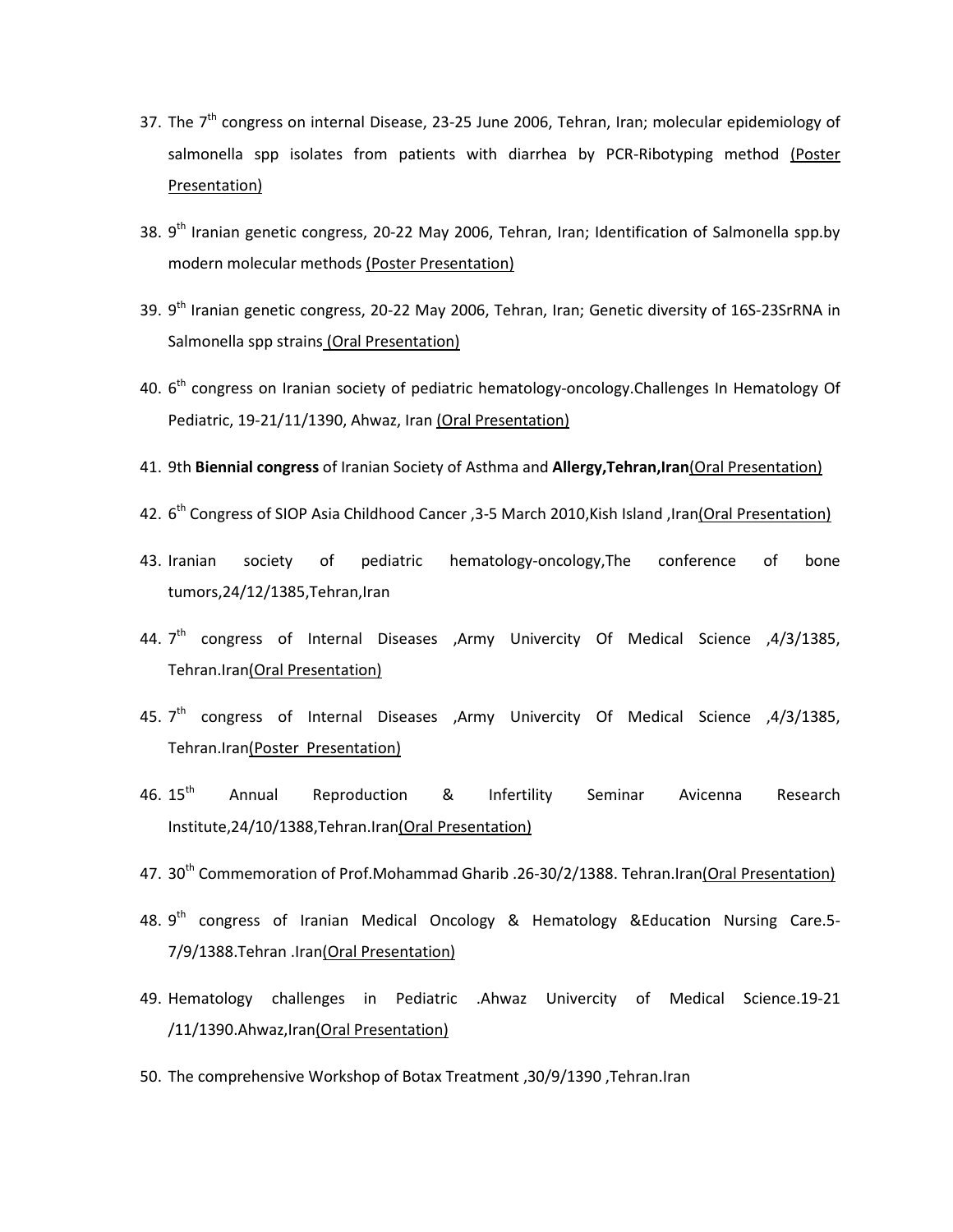- 51. Sarcoma in Pediatric Seminar .9-10/2/1388 Semnan, Iran (Oral Presentation)
- 52. Conference on brain tumor in pediatric. iranian pediatric hematology & oncology society.24/11/1387.Tehran.Iran. (Oral Presentation)
- 53. The frist Thalassemia Medical Care Seminar .14-15 jan 2009.Tehran.Iran. (Oral Presentation)
- 54. Continues learning of Blood diseases in pediatric .22/9/1386.Semnan.Iran. (Oral Presentation)
- 55. Monthly scientific conferences of new internal diseases & surgery. Army Univercity Of Medical Science.30/6/1385.Tehran.Iran. (Oral Presentation)
- 56. 4th congress of iranian pediatric hematology & oncology society.The challenges of diagnosis and treatment.18/6/1385.Kerman.Iran. (Oral Presentation)
- 57. Codified learning of blood diseases in Pediatric. Iranian Pediatric Hematology & Oncology Society.17/3/1386.Tehran.Iran. (Oral Presentation)
- 58. The congress of Pediatric Emergency Medicine.14-18/12/1385. Tehran. Iran. (Oral Presentation)
- 59. 6th **Biennial congress** of Iranian Society of Asthma and **Allergy,Tehran,Iran**(Oral Presentation)
- 60. The congress of Scientific finding in diagnosis and treatment of special diseases.22- 24/9/1385.Tehran.Iran(Oral Presentation)

61.

### *Certifications:*

- 1. Good Clinical Practice (GCP) training program, 27 Feb 2013 to 01 Mar 2013, Tehran, Iran
- 2.  $10^{th}$  International Conference on Thalassaemia & Haemoglobinopathies &  $12^{th}$  International TIF Conference for Thalassaemia Patients and Paretns,7-10 January 2006,Dubai-United Arab Emirates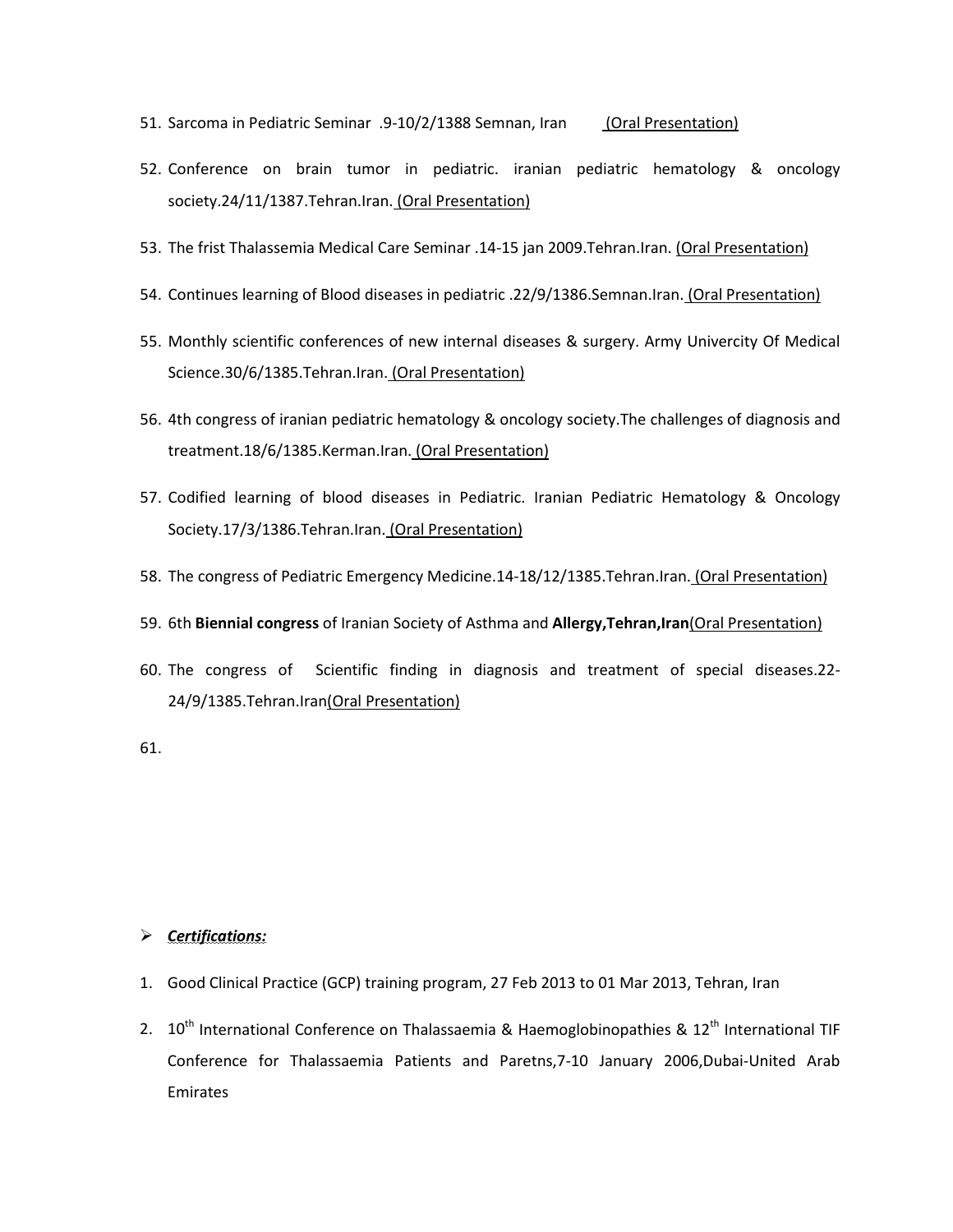- 3. 45th Congress of the International Society of Paediatric Oncology ,Hong-Kong ,China,25-28 September 2013
- 4. 2 th Roche Middle East Oncology Conference ,14-15 ,January 2004,Dubai,UAE
- 5. European Hematology Association ,14-17 June 2012,Amesterdam,Nethelands

## *Attending congresses:*

- 1.  $6<sup>th</sup>$  congress on Iranian society of pediatric hematology-oncology . Challenges In Hematology of pediatric. 19-21/11/1390, Ahwaz, Iran
- 2. The congress of Modern Scientific finding in diagnosis and treatment of special diseases.22- 24/9/1385.Tehran.Iran
- 3. 15<sup>th</sup> Annual Reproduction & Infertility Seminar Avicenna Research Institute,24/10/1388,Tehran.Iran
- 4. 6<sup>th</sup> congress of the international society of pediatric oncology (SIOP).3-5 March 2010.Kish.Iran
- 5. seminar on Hematology of challenges in pediatric. Ahwaz Univercity of Medical Science.19- 21/11/1390.Ahwaz.Iran.
- 6. conference on introducing the journal of (IJBC)& methods of arbitration scientific articles.Iranian pediatric hematology and oncology Society .29/6/1386.Tehran.Iran.
- 7. conference on HLA Typing. Iranian pediatric hematology and oncology Society.28/5/1385.Tehran.Iran.
- 8. 8<sup>th</sup> congress of Iranian Society of Pathology and 2th Congress of Iranian Cancer Association.11-13/8/1385.Tehran.Iran.
- 9.  $7<sup>th</sup>$  congress of Internal Diseasee. Army Univercity Of Medical science. 2-4/3/1385. Tehran. Iran.
- 10. Seminar on Blood transfusion in Thallasemia patients. Organization Blood transfusion.22/4/1385.Tehran.Iran.
- 11. Conference on Chronic ITP . Iranian pediatric hematology and oncology Society.30/6/1385.Tehran.Iran.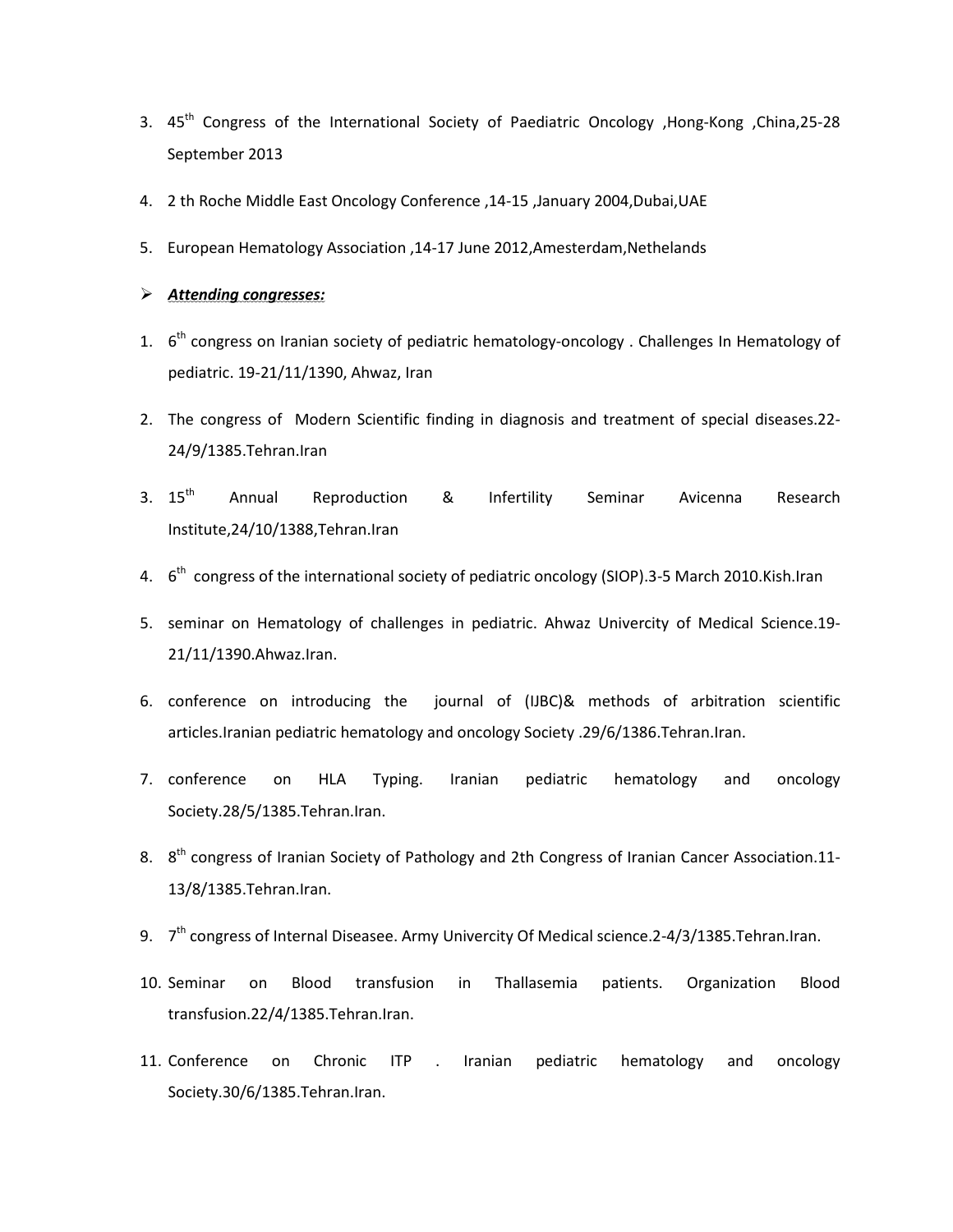- 12. Conference on RBC Alloimmunization . Iranian pediatric hematology and oncology Society.26/11/1385.Tehran.Iran.
- 13. Conference on challenges of hemophillia treatment in developing country. Iranian pediatric hematology and oncology society.16-17/11/1385.Tehran.Iran.
- 14. 4th congress of iranian pediatric hematology & oncology society.The challenges of diagnosis and treatment.18/6/1385.Kerman.Iran
- 15. International congress on Transfusion Medicine.21-23/2/1386.Tehran.Iran.
- 16. Conference on Hemangioma. . Iranian pediatric hematology and oncology society.25/11/1386.Tehran.Iran.
- 17. Conference on Hodgkin's Lymphoma . Iranian pediatric hematology and oncology society.29/9/1386.Tehran.Iran
- 18. Conference on ALPS. Iranian pediatric hematology and oncology society.27/2/1386.Tehran.Iran
- 19. Seminar on Sarcoma in Pediatric.Semnan University of Medical Science.2/12/1387.Semnan.Iran.
- 20. Conference on Indication of Bone marrow transplantation in pediatric.Shahid Beheshti University of Medical Science.30/3/1387.Tehran.Iran.
- 21. Conference on Brain Tumor in Pediatric . Iranian pediatric hematology and oncology society.24/11/1387.Tehran.Iran.
- 22. The frist Thalassemia Medical Care Seminar .14-15 jan 2009.Tehran.Iran.
- 23. One-day seinar on Thromboemboli and cancer.Iranian Oncology Society .28/11/1389.Tehran.Iran.
- 24. Conference on Neuroblastoma. Iranian pediatric hematology and oncology society.27/3/1389.Tehran.Iran
- 25. Conference on New ITP. Iranian pediatric hematology and oncology society.31/4/1389.Tehran.Iran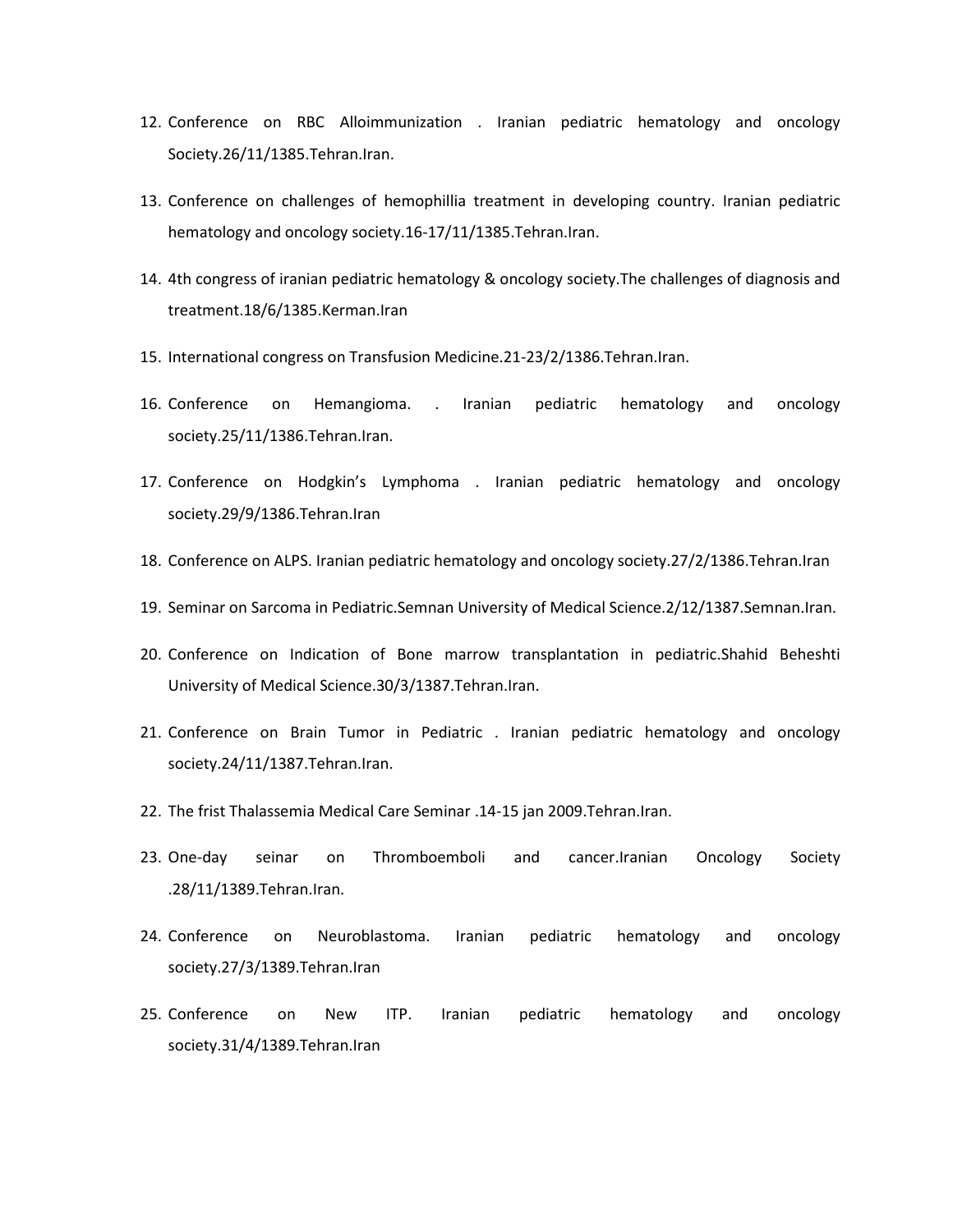- 26.  $11<sup>th</sup>$  congress of Iranian Pathology &  $5<sup>th</sup>$  congress of Iranian Oncology Association .28-30/7/1388.Tehran.Iran.
- 27.  $5<sup>th</sup>$  congress of Thallasemia and other hemoglobinopathies . Iranian pediatric hematology and oncology society & Mzandaran University & medical Science.22-25/2/1388.Mazandaran-Ramsar.Iran
- 28. Conference of Case Presention . Iranian pediatric hematology and oncology society.25/3/1385.Tehran.Iran
- 29. Conference of Flowcytometry & Immunophenotyping Iranian pediatric hematology and oncology society.24/2/1385.Tehran.Iran
- 30. Conference of Small Round Cell Tumors(6). Iranian pediatric hematology and oncology society.28/2/1385.Tehran.Iran
- 31. Conference of Small Round Cell Tumors(5). Iranian pediatric hematology and oncology society.30/1/1385.Tehran.Iran
- 32. Conference of new Treatment of ALL. Iranian pediatric hematology and oncology society.25/8/1385.Tehran.Iran
- 33. Conference of Bone Tumors . Iranian pediatric hematology and oncology society.24/12/1385.Tehran.Iran
- 34. International Congress of Pediatric Cancer .Cancer Research Center Cancer Institute of I.R.Iran & Iranian pediatric hematology and oncology society.7-9/8/1385.Tehran.Iran
- 35. Congress of Brain Tumors .Iranian Oncology Radiotherapy Society 3-4/2/1388.Tehran.Iran
- 36. Conference on Mutation of spectrum β-Thallasemia in North west of Iran. Iranian pediatric hematology and oncology society.31/5/1387.Tehran.Iran
- 37. Congress of Air & space . Army Univercity Of Medical Science.23-25/8/1385.Tehran.Iran
- 38. Pediatric's Codified program (7). Army Univercity Of Medical Science.29/10/1389.Tehran.Iran
- *References:*